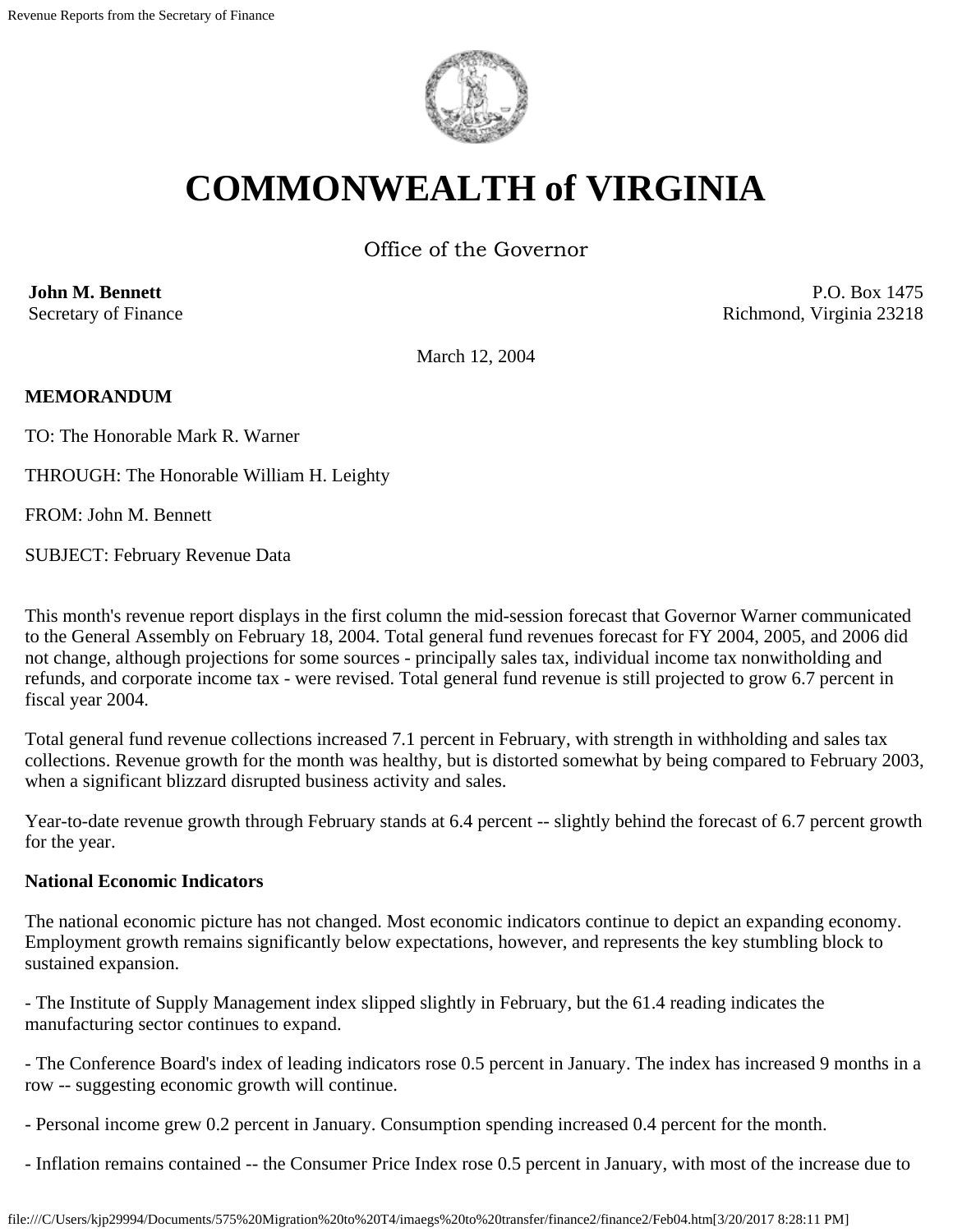Revenue Reports from the Secretary of Finance

rising energy prices. Core inflation rose 0.2 percent for the month, and remains very low.

- Labor market activity remains weak. Payroll employment grew by only 21,000 jobs in February, and January job growth was revised downward to 97,000 jobs -- from the 112,000 job increase originally reported for the month.

Initial unemployment claims in the last week of February fell to 345,000. The four-week moving average fell to 352,000 -- a level consistent with modest expansion in the job market. Together, the reports suggest that layoffs continue to slow, but that employers are not yet adding a significant number of new jobs.

- The Conference Board's index of consumer confidence fell in February. Both the current conditions and expectations components declined.

# **Virginia Economy**

In Virginia, payroll employment grew by 1.4 percent over January of last year. Job growth in Northern Virginia and in Hampton Roads remains positive, with some signs that job growth is accelerating. Job growth in Central Virginia, and the balance of the state remain negative. January job growth in Western Virginia was positive for the first time in more than a year.

The Virginia Leading Index advanced 0.7 percent in January, signaling economic growth should continue. The components were mixed - initial claims for unemployment and the U.S. leading index suggest expansion ahead, while automobile registrations and building permits declined. On a regional basis, the leading indices increased in seven of the eight regions of the state. Only Charlottesville saw a slight decline in its regional index in January.

## **February Revenue Collections**

Total general fund revenues grew 7.1 percent in February, with strong withholding and sales tax collections. Year-todate growth through January is 6.4 percent, slightly trailing the forecast of 6.7 percent for the year.

*Individual Income Tax Withholding (62% of general fund revenues):* Withholding collections in February grew 9.3 percent above February of last year. Withholding collections were healthy, but comparisons to last year are also boosted by a weak February 2003, when a winter blizzard disrupted business activity for several days, constraining earnings and withholding for many wage employees.

Year-to-date withholding growth is 6.1 percent - slightly ahead of the 5.9 percent growth required to meet the annual estimate.

*Individual Income Tax Nonwithholding (12% of general fund revenues):* February is not a significant month for nonwithholding receipts. Collections in February were about \$3.5 million more than last February. Through February, collections are 3.4 percent ahead of the same period last year, trailing the estimate of 7.6 percent growth.

The majority of the remaining collections in this source will occur in April and May, with both final payments for tax year 2003 and estimated payments for the current year due May 1.

*Individual Income Tax Refunds:* Refunds this month were \$259.4 million - about \$38.4 million more than February of last year. Through February, refunds are 3.8 percent ahead the same period last year, compared with the forecast of 3.0 percent growth. For the filing season beginning January 1, about 835,500 refunds have been issued, compared with 754,500 issued in the same period last year.

*Sales Tax (22% of general fund revenues):* February collections of sales and use taxes grew a solid 7.9 percent from February of last year, following a strong holiday shopping season. Year-to-date collections grew 7.6 percent through February, slightly ahead of the estimate of 7.3 percent annual growth.

## **Other Revenue Sources**